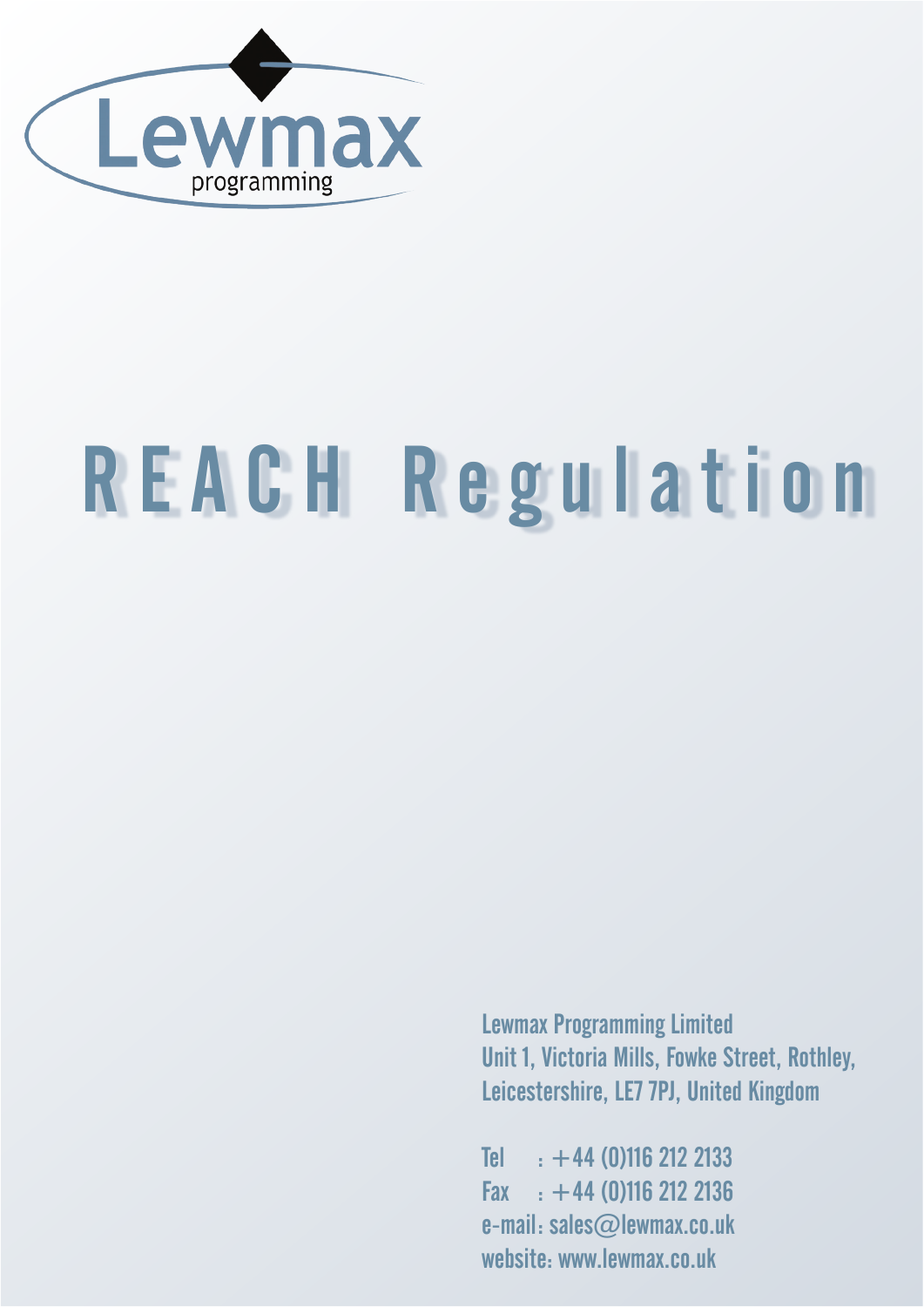## **FOREWORD**

It has been estimated that one in three of all occupational diseases recognised in Europe every year are caused by exposure to workplace chemicals. In the UK the TUC believes that around 18,000 deaths a year are caused by cancers due to workplace exposure. There are also many tens of thousands of others who suffer from skin problems, breathing problems or neurological damage caused by exposure to chemicals.

At the moment there are a confusing range of European directives covering the manufacture of chemicals but, not only are they complicated, they do not really work. At present there are many chemicals in use which we know very little about from a safety point of view. The burden of proof is on the authorities to show that a chemical is unsafe before they can impose any restrictions. In addition different rules apply to new and existing substances so many chemicals that have been on the market for some time have never been properly tested. At the same time the different rules applying to new and existing chemicals means that employers are often discouraged from introducing new substances to the market and instead could be more likely to use existing untested chemicals which might actually be more dangerous.

The new regulations will ensure that, within 11 years, we will have much better information on around 30,000 different substances. There will be one single system and the burden of proof will be on industry to demonstrate how a chemical can be used safely.

The REACH Policy is a key document of Lewmax. The Company is committed to the protection and the health and safety of its employees, customers and neighbours.

It is the intention of Lewmax to meet all its legal obligations under REACH, but given the complexity, this legislation is still being evaluated. At present, there are no plans to withdraw any Lewmax product because of supplier registration issues and we have not been informed by our suppliers of any raw material withdrawals.

If the situation changes with any of our raw material suppliers then we will communicate with those customers potentially affected at the earliest possible moment.

This detailed publication comprises the latest revision of the Lewmax Environmental Policy, as approved by the Lewmax Board of Directors in August 2009.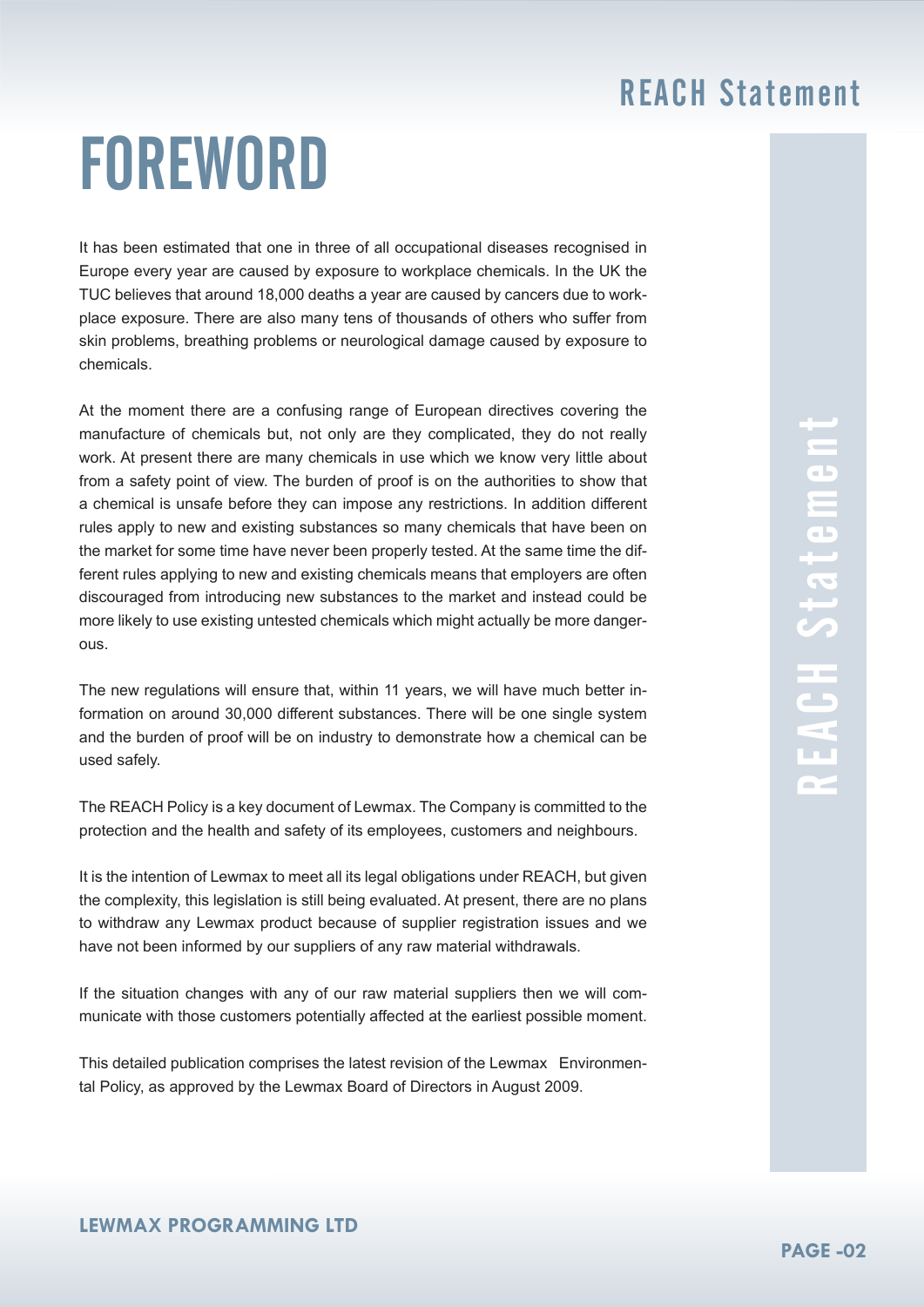## Table of Contents

| 1.   | The position of Lewmax on REACH                                           | 4              |
|------|---------------------------------------------------------------------------|----------------|
| 2.   | What is REACH?                                                            | 4              |
| 3.   | The Customer                                                              | 5              |
| 4.   | Importers                                                                 | 5              |
| 5.   | Suppliers                                                                 | 5              |
| 6.   | REACH in more detail                                                      | 5              |
| 7.   | Exceptions                                                                | 7              |
| 7.1  | Medicinal products [Article 2(5)(a)]                                      | $\overline{7}$ |
| 8.   | <b>Common Questions and Answers</b>                                       | 8              |
| 8.1  | What are the goals of REACH?                                              | 8              |
| 8.2  | Which substances will REACH affect?                                       | 8              |
| 8.3  | So, have these chemicals not been tested in the past?                     | 8              |
| 8.4  | What does that mean in practice?                                          | 8              |
| 8.5  | Does REACH also apply to textiles imported into Europe?                   | 8              |
| 8.6  | What is the deadline for registration?                                    | 8              |
| 8.7  | Will REACH increase costs?                                                | 8              |
| 8.8  | How will the new legislation affect safety data sheets in the short term? | 8              |
| 8.9  | How will safety data sheets change in the long term?                      | 8              |
| 8.10 | Can I produce a substance safety report myself?                           | 9              |
| 8.11 | How will Lewmax be collaborating with customers on REACH?                 | 9              |
| 8.12 | Will Lewmax be withdrawing any products as a result of REACH?             | 9              |

## Statement REACH Statement  $\overline{1}$ É  $\overline{\phantom{a}}$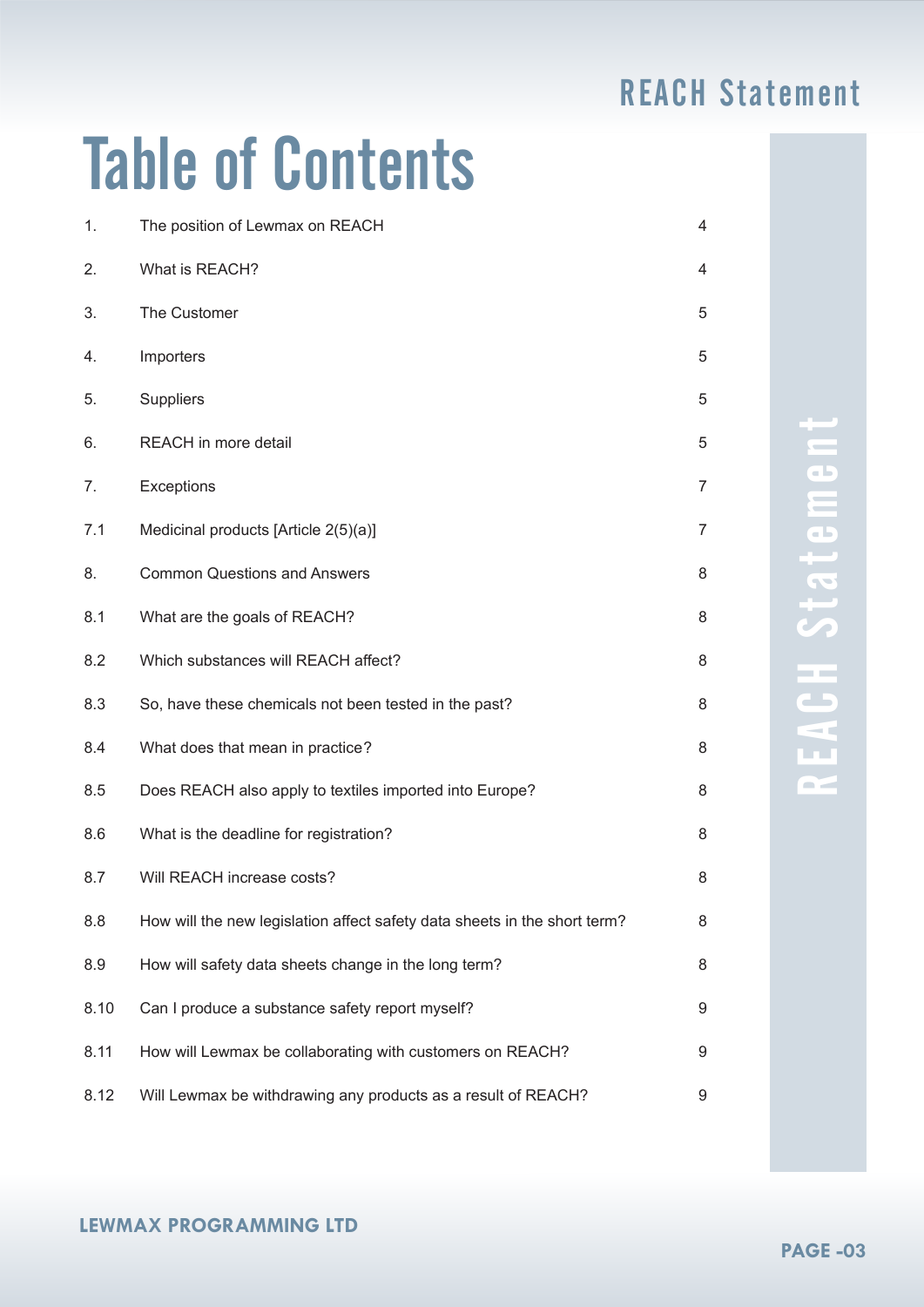#### **1 The position of Lewmax on REACH**

Although Lewmax is a distributor, the Company does not fall outside the scope of REACH. We will be working in cooperation with our suppliers to ensure that any products imported or purchased within the UK containing any raw materials are themselves registered.

The REACH legislation will have a significant impact on all manufacturers, importers and downstream users in the EU, which will demand close collaboration across all supply chains. In the future we may be contacting our customers to provide additional information and also ask for information on the product's use.

Lewmax fully supports the underlying goals of REACH, which include placing a much greater responsibility on industry to manage the risks that chemicals may pose to health and the environment. This is consistent with our own commitment to promote the responsible use and handling of the products we distribute.

We are continuing to work with our industry colleagues to develop implementation guidelines for the industry.

A key priority for Lewmax at this point is to prepare for the implementation of REACH, both internally and externally.

This will include coordinating closely with our customers and suppliers to gather all of the required information on the products we sell and those we buy.

Please do not hesitate to speak with one of our customer services or sales team members, if you have any questions regarding this matter.

#### **2 What is REACH?**

REACH is a significant new piece of European legislation. The acronym stands for:

- **• R**egistration
- **• E**valuation
- **• A**uthorisation
- and restriction of **CH**emicals

It is the system for controlling chemicals in the EU/ EEA. It became law in the UK on 1<sup>st</sup> June 2007.

The new regulation replaces numerous European Union Directives and regulations and places the responsibility squarely on to the chemical industry to demonstrate the safety of its products.

Approximately 30,000 chemicals will have to be registered over an 11 year period following the legislation's enactment on 1 June 2007.

The European Commission believes REACH will deliver significant benefits by:

- providing a very high level of protection to human health and the environment;
- fostering innovation within the EU chemicals industry and ensuring high safety standards for its products and providing a single EU regulatory system with a streamlined decision-making process and clear timelines.

REACH covers most chemical substances that are manufactured in, or imported into, the EU. This can be:

- A substance on its own
- A substance in 'preparation' form (a mixture, for example, ink or paint)
- A substance that makes up an 'article' (an object that is produced with a special shape, surface or design, for example, a car, a battery, clothes, etc).

The REACH regulation distinguishes between substances, preparations and products as well as between users, downstream users, manufactures and importers (e.g. dealers).

Under REACH, the typical distributor is regarded as a dealer who procures products.

If he procures his goods from EU states, he has no direct obligations under REACH.

He must assume that the products are manufactured in accordance with the legal regulations, i.e. that the substances they contain have passed through the REACH procedure.

The situation is different when it comes to the procedure for products that originate from any of the non-EU countries.

If the distributor procures goods from outside the EU, according to the REACH regulation, he is regarded as an importer.

According to article 7 of the REACH regulation, this may imply an obligation to register. This article governs the registration and/or disclosure of substances in products.

REACH applies to all chemical substances of at least one tonne or more in volume that are manufactured in, or imported into, the EU each year.

The REACH Regulation gives a much greater responsibility to industry to manage the risks from chemicals and to provide safety information on the substances. Manufacturers and importers will be required to gather information on the properties of their chemical substances, which will allow their safe handling, and to register the information in a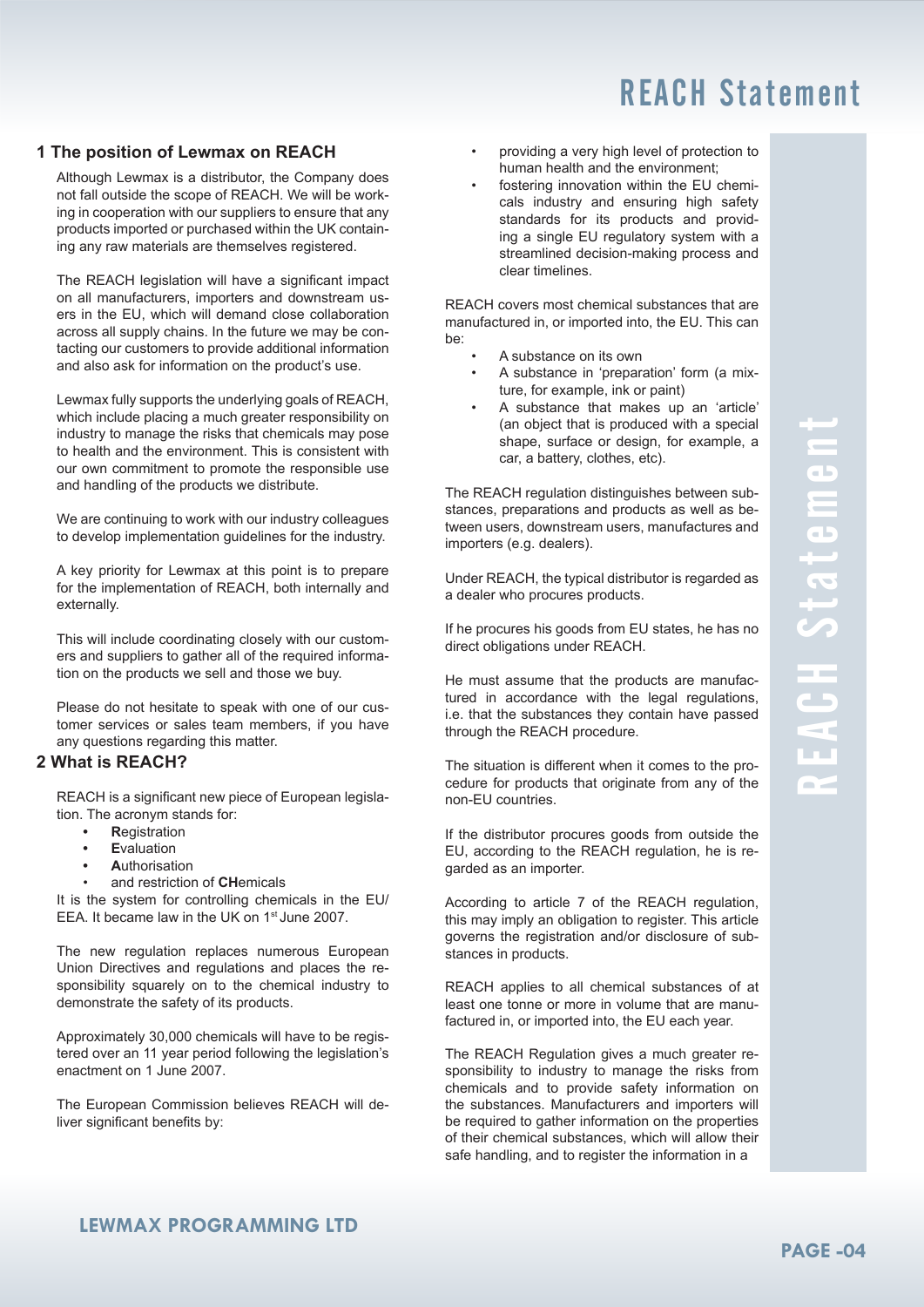central database run by the European Chemicals Agency (ECHA) in Helsinki. The Agency will act as the central point in the REACH system: it will manage the databases necessary to operate the system, co-ordinate the in-depth evaluation of suspicious chemicals and also run a public database in which consumers and professionals will be able to find hazard information.

The Regulation also calls for the progressive substitution of the most dangerous chemicals when suitable alternatives have been identified.

Everyone in the chemicals supply chain has a role to play in the implementation of REACH. Each party needs to be aware of their respective obligations and be prepared to communicate information on product usage and safe handling procedures, up and down the supply chain.

#### **3. The Customer**

As a customer, it is important to ensure your supplier within the European Union (EU) registers the product for the ways in which you use it. In support of this, be prepared to provide information to your supplier about how you use the product. You should pay particular attention to the potential for human and environmental exposure.

Make sure you review the safe handling procedures proposed by your supplier and inform the supplier if these procedures are not applicable in your workplace. If your supplier is outside the EU, you may have obligations as an importer – see next section.

#### **4. Importers**

As an importer of a product into the EU, you may have registration obligations. As a non-European company cannot register substances under the REACH regulations, how can a non-European company achieve REACH Registration to ensure that they can continue to do business in the EU?

In these circumstances you may need to appoint the services of an "Only Representative". This can have many advantages:

- An Independent third party takes on all obligations of the importers under REACH. The Importers then become downstream users.
- If an importer registers a particular product the importing company will own the registration. It may then be more difficult for the manufacturer to expand or change the route to the European market.
- If an importer changes supplier the non-EU manufacturer may then lose access to the European market.

#### **5 Suppliers**

As a supplier, you are required to understand how your product is handled throughout the supply chain. This information is important, in particular the potential for both human and environmental exposure, will be required in your substance registration or that of the original EU manufacturer or importer.

#### **6 REACH in more detail**

This is a complex piece of legislation that will affect manufacturers and importers of chemicals, preparations (such as adhesives, paints, etc.) and "articles", which include all types of electrical components, sub-assemblies and equipment. There are no exemptions for such as transport, aerospace, etc.

These regulations have been adopted because of the many thousands of high volume chemicals used in the European Union. Today there is no risk data available on 21% of them, inadequate data on 65% and only 3% are fully tested. This means that it is almost impossible to choose a "safe" substance due to a lack of data. REACH aims to ensure that all substances are fully tested.

The main emphasis is on the most dangerous substances and on those used in the largest quantities. The lower limit is 1 tonne per annum per producer. Therefore, if you are an importer of a substance that has a specific use, and if you use less than 1 tonne per annum, there is no need to register although you should pre-register if you expect sales to exceed 1 tonne in the future.

Usually chemical manufacturers will register but equipment producers will be affected. They should at least ensure that their suppliers have registered all of the chemicals they use and specified how they are used, the quantities and in what applications. Manufacturers who import unusual chemicals for their own use (>1 tonne p.a) will need to register these materials.

Essentially, most substances will need to be registered (there are some exemptions) otherwise they cannot be used. Certain more dangerous substances that will be classified as "Substances of Very High Concern" (SVHC) will need to be authorised before they can be used and authorisation will not be given if alternatives exist.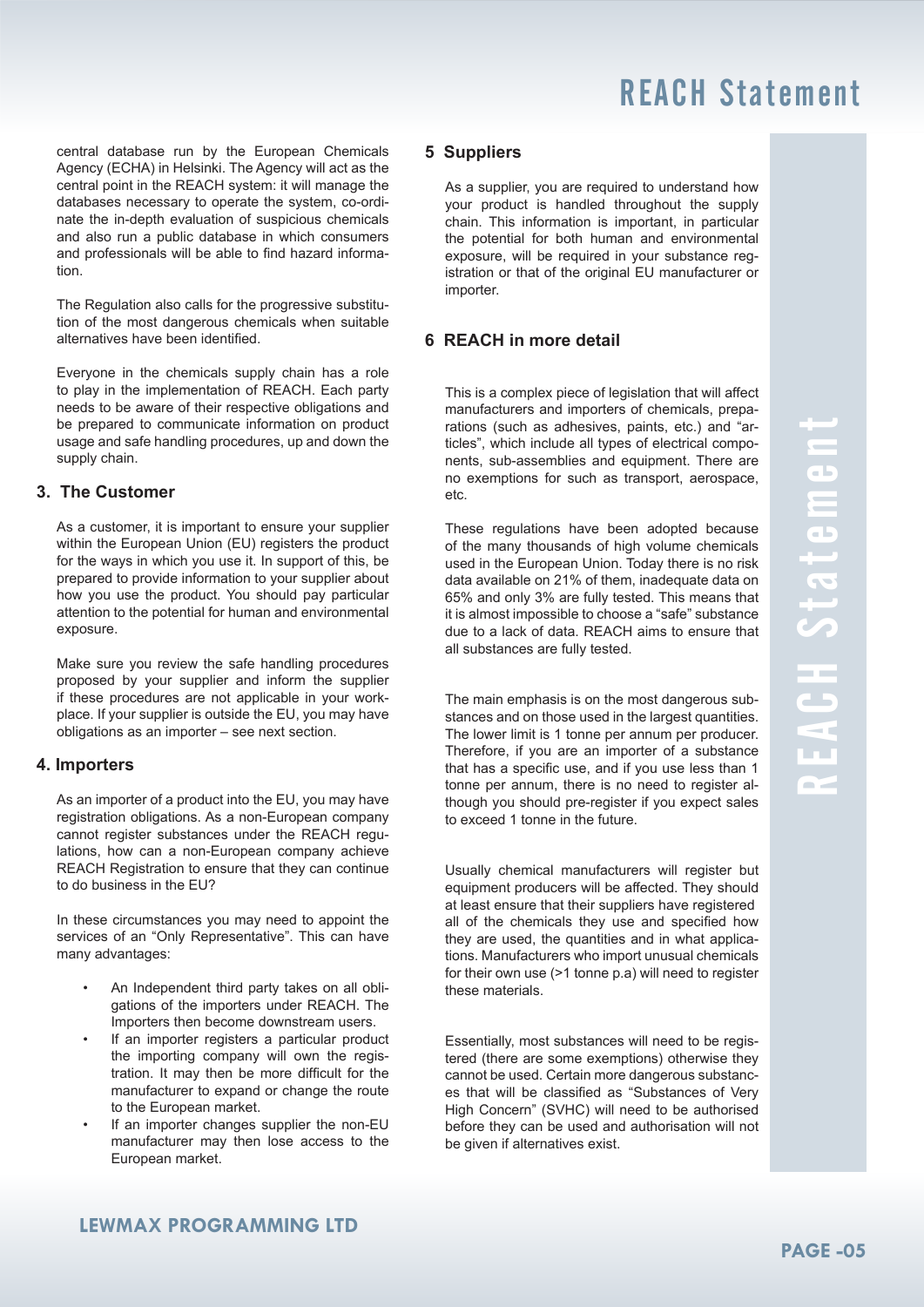When chemicals are registered, it will be necessary to submit toxicological information, physical properties data and any relevant information on environmental effects etc. to the European Chemicals Agency (ECHA). Where this data does not already exist, it will be necessary for the manufacturer or importer to generate this data and it could be very expensive.

Industry predictions are that the cost of producing data for a substance (if >1000 tonnes p.a. is used) that has no existing data available, could be as much as £2.5 million. If future profits do not justify this expense, the chemical will be removed from the EU market and there are already indications that some chemicals will be withdrawn, rather than registered. The result will be that materials and preparations are suddenly withdrawn from the market.

What precautions can design engineers take to guard against this? It will not be easy but measures include:

Determine the composition of materials and their preparation and whether any ingredients are unusual and so might be withdrawn. Chemicals used in very large quantities (this could be by other industry sectors) will almost certainly be registered, even if the data has to be generated and so are unlikely to be withdrawn. Ask suppliers if the substances and preparations that you use will be registered and continue to be sold in EU. They are under no obligation to tell their customers and may evade the question.

Where there is doubt it might be worthwhile considering alternatives should the current material be withdrawn. It is widely known that some chemical suppliers are planning to withdraw some certain chemicals although they will not publicly admit that this is the case.

REACH could add more substance restrictions. These are likely for any substance that is regarded as a SVHC, which include carcinogens and toxic substances. Examples will almost certainly include lead, cadmium, mercury, arsenic and beryllium as metals and their compounds.

REACH will affect the use of SVHCs in the production processes of some (solvents, plating chemicals, etc.) as well as when they are present in finished products. One example is hexavalent chromium which is a carcinogen and is used for hard chrome plating although there is no hexavalent chromium present in the product, only chromium metal. It is worthwhile avoiding any substance that might be regarded as a SVHC if this is possible in both the production processes for making new products and in finished goods, even if they are not currently restricted by either RoHS or the

Marketing and Use Directive. It is likely that REACH would impose significant costs even if restrictions are limited.

European manufacturers may consider avoiding the cost of REACH by manufacturing finished products outside of Europe. This will certainly avoid the need to consider process chemicals but REACH also includes substances that are intentionally released by a product or if release is foreseeable. The actual interpretation of this requirement is not yet totally clear but may extend to substances that are present and are released during recycling at end-of-life.

Lead in glass, ceramics or solders in equipment will not be released in normal use but can possibly be released during recycling processes and, as this is foreseeable, it could mean that the lead will need to be registered and also authorised if it is classified as a SVHC. If alternative materials or processes exist, SVHC authorisation will not be granted and so designers should try to find substitute materials wherever possible in new products, even if they are not manufactured in Europe. Registration of all "releasable" substances may also be required in the future.

When considering the design of a new product such as a printer for example, there are several issues to consider:

The ink in the print cartridge used for ink jet printers is a "preparation" and so will need to be registered.

- Many chemicals and preparations are used to manufacture the product: solvents, inks, paints, coatings, etc.
- Ensure that the suppliers have registered all of these materials, and that there are no chemicals present that are likely to be withdrawn, or will be classified as SVHCs.
- The printer will be recycled at end-of-life and this will release mainly metals: tin, lead, copper, etc. If the authorities decide that release as a result of recycling is within the scope of REACH, then as some of these could be SVHC, they will then need to be authorised before they can be used. Check that suppliers have registered all substances that will be released during recycling.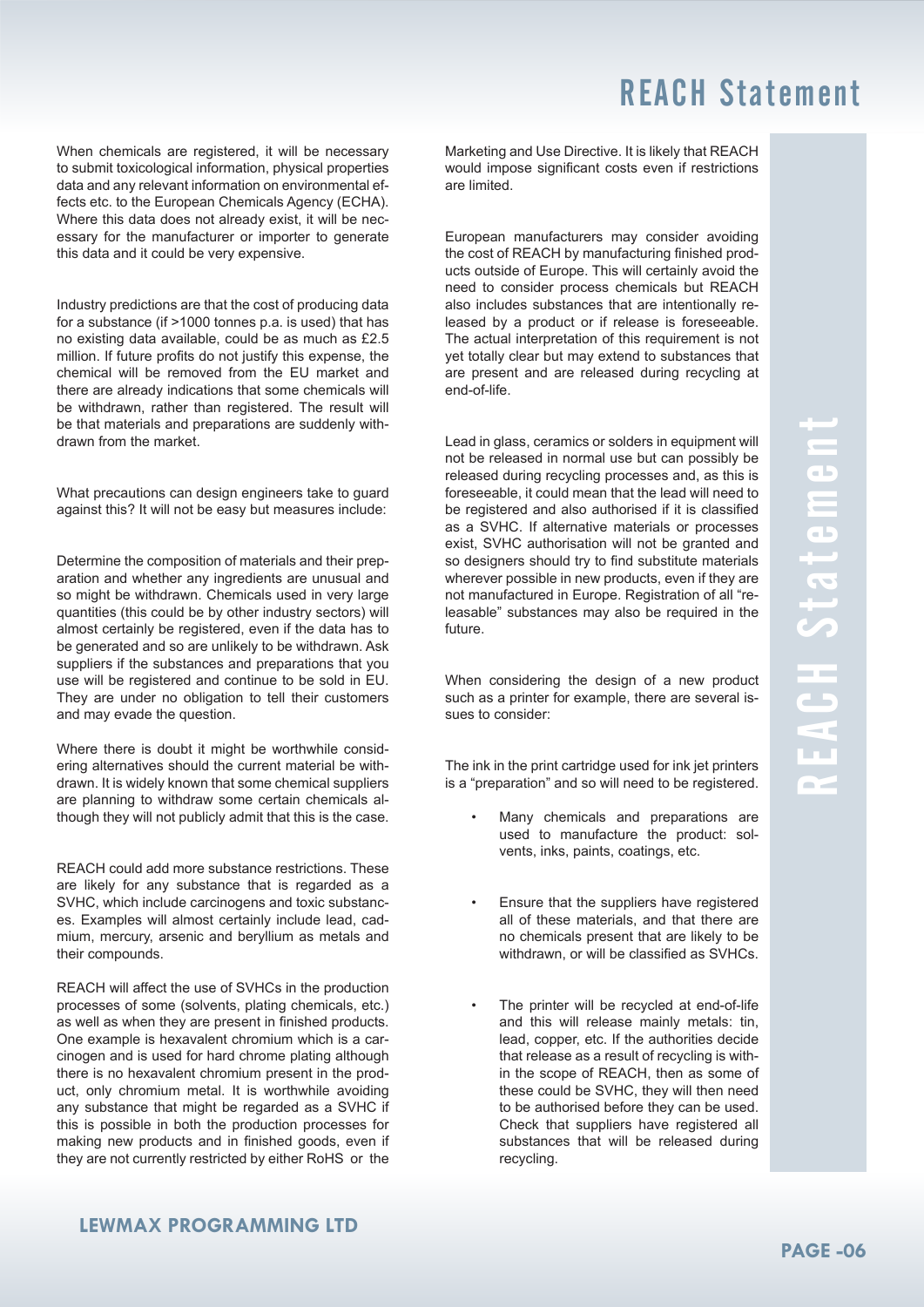#### **7 Exceptions**

As with every other law, there will always be an exception to the rule. In this case the type of substances contained within products falling within the scope of the following European Directives and Regulations are exempted from the following parts of REACH:

Title II (Registration); Title V (Downstream Users); Title VI (Evaluation) and Title VII (Authorisation).

#### **7.1 Medicinal products [Article 2(5)(a)]**

- for human use within the scope of Directive 2001/83/EC;
- for veterinary use within the scope of Regulation (EC) No 726/2004, Directive 2001/82/ EC.

Food and Feeding stuffs in accordance withRegulation (EC) No 178/2002 [Article 2(5)(b)] including use.

- as a food additive in foodstuffs within the scope of Directive 89/107/EEC:
- as a flavouring in foodstuffs within the scope of Directive 88/388/EEC and Directive 1999/217/EC drawn up in application of Regulation (EC) No 2232/96;
- as an additive in feeding stuffs within the scope of Regulation (EC) No 831/2003;
- in animal nutrition within the scope of Directive 82/471/EEC.

Substances contained within products in the finished state, intended for the end user, falling within the scope of the following European Directives and Regulations are exempted from the following Parts of REACH: Title IV (Information in the supply chain) [Article 2(6)]

- Medicinal products (as per the earlier bullet point);
- Many market cosmetic products as defined in Directive 76/768/EEC;

Medical devices which are invasive or used in direct physical contact with the human body in so far as Community measures lay down provisions for the classification and labelling of dangerous substances and preparations which ensure the same level of information provision and protection as Directive 1999/45/ EC;

Food and feeding stuffs (as stated earlier).

As described in Article 2(7), there are further groups of substances exempted from the following Parts of REACH: Title II (Registration); Title V (Downstream Users); Title VI (Evaluation). These groups are:

- 1. Substances covered by Annex IV or V;
- 2. Substances specifically named in Annex IV, as sufficient information is known about the intrinsic properties of these substances that they are considered to cause minimum risk;
- 3. Substances covered by Annex V, as registration is deemed totally unnecessary for these substances and their exemption from these Titles does not prejudice the objectives of this Regulation.

Further details of exemptions covered by Annex V are given in the following section.

Substances that, on their own, or in the form of preparations, have been registered and are exported and then re-imported in the same supply chain, show that:

- the substance being re-imported is the same as the exported substance;
- they have been provided with the information in accordance with Articles 31 or 32 of the REACH directive relating to the exported substance.

**Note:** The advice of the European Commission and the European Chemicals Agency is that this exemption applies only when a substance has been fully registered and does not exempt re-imported substances from pre-registration.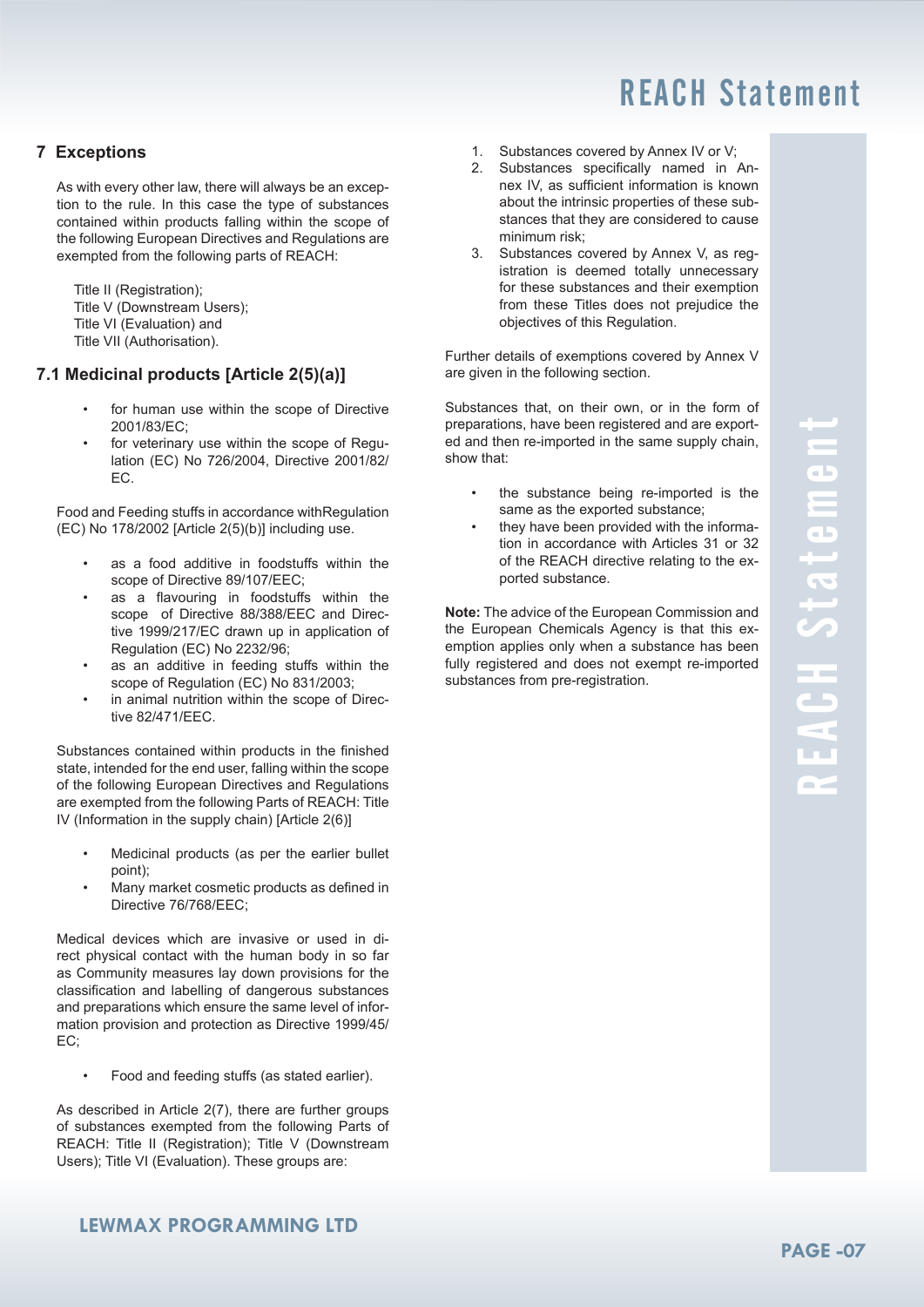#### **8 COMMON QUESTIONS AND ANSWERS**

#### **8.1 What are the goals of REACH?**

The main objective is to protect human health and the environment by ensuring safe handling of chemicals throughout their lifecycle. The REACH Regulation is based on the principle of self-responsibility. In other words, chemicals may only be introduced if there is sufficient data on their properties (physical properties, toxicity, environmental impact, etc.). That makes producers and importers responsible for the safe handling of chemicals. They have to compile the data required for evaluation and make it available to all stages in the supply chain.

#### **8.2 Which substances will REACH affect?**

The new legislation applies to all chemical substances produced in the EU or imported in amounts of 1 tonne or more p.a. All chemicals that meet this criterion will have to be registered with the new European Chemicals Agency in Helsinki, Finland. The larger the quantity produced or imported, the more properties have to be evaluated. REACH does not require information on products that are not classified as hazardous and those where production is less than 10 tonnes p.a.

#### **8.3 So, have these chemicals not been tested in the past?**

REACH abandons the previous distinction between "existing chemicals" (i.e. products that were placed on the market before 1981) and new substances (introduced after 1981). New substances already have to be tested and evaluated for a range of risks to human health and the environment before they can be marketed. Unlike the roughly 4,000 "new" substances, whose potential risks are know, very little is known about the approximately 100,000 substances defined as "existing chemicals". REACH will alter that.

#### **8.4 What does that mean in practice?**

Users are required to provide extensive information for their suppliers and customers. For example, suppliers must be notified of all applications of the chemicals purchased. They are required to take these applications into account in their chemical safety report. Based on this evaluation, the revised and expanded safety data sheet must contain details of how to ensure safe handling of the substance.

#### **8.5 Does REACH also apply to textiles imported into Europe?**

Finished products manufactured outside the EU are not subject to the legislation and under liberalised world trade agreements; they can be sold in Europe with virtually no restriction. Substances only have to be registered if use implies intentional release of the substance, for example, the ink used in a ballpoint pen.

#### **8.6 What is the deadline for registration?**

Relevant substances have to be registered between 2010 and 2018 to comply with the transitional arrangements set out in the REACH Regulation. The deadlines are between 3.5 and 11 years, depending on production volume and the properties of the substance.

#### **8.7 Will REACH increase costs?**

A number of improvements to the original draft were achieved during the legislative process. Nevertheless, implementing REACH will be one of the major challenges facing the sector in the coming years. The chemical industry will have to spend an estimated EUR 2 billion on additional tests and the production of over 80,000 registration dossiers.

#### **8.8 How will the new legislation affect safety data sheets in the short term?**

REACH introduced a new format for safety data sheets as of 1 June, 2007. Since the main additional data will only be required once each substance has been fully registered, the current changes only affect the format of the data sheets:

Section 2 Hazard Identification and Section 3 Composition/Information on Ingredients have been switched.

#### **8.9 How will safety data sheets change in the long term?**

As part of the registration process, usage and exposure data on each substance will be added. Lewmax aim is to support the widest possible range of applications for all products and substances.